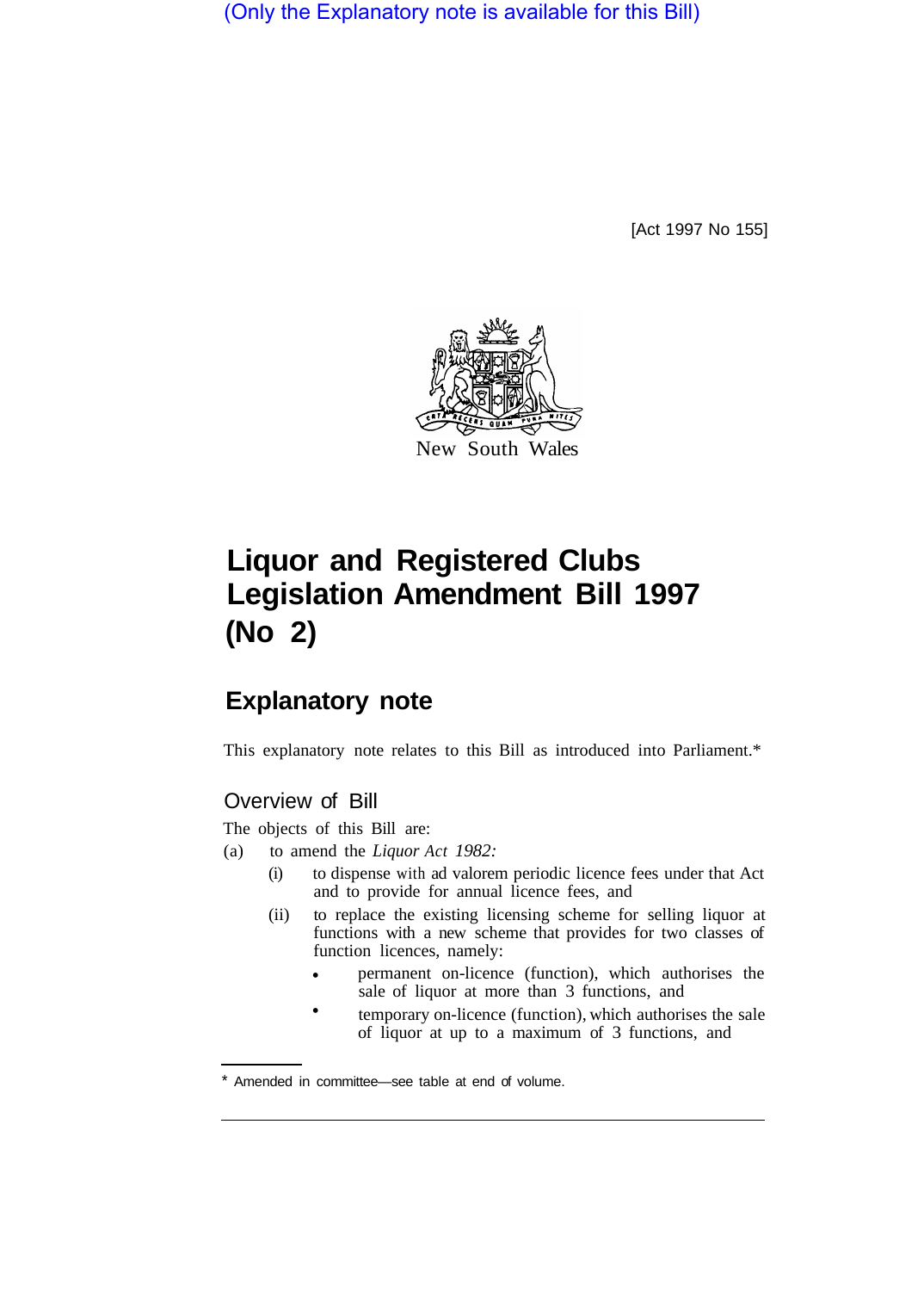Explanatory note

- (iii) to remove dealcoholised wine from the reach of the definition of *liquor,* and
- (iv) to allow holders of Australian wine licences to sell spirits (in addition to wine and beer) for consumption on their licensed premises, and
- (v) to ensure that liquor sold by hotels after midnight on New Year's Eve is for consumption on the licensed premises only, and
- (vi) to make other miscellaneous amendments, and
- (b) to amend the *Registered Clubs Act 1976:* 
	- (i) to dispense with ad valorem periodic registration fees under that Act and to provide for annual registration fees, and
	- (ii) to vary the provisions relating to the payment by instalments on gaming machines, and
	- (iii) to make other miscellaneous amendments of an administrative character.

#### Outline of provisions

**Clause 1** sets out the name (also called the short title) of the proposed Act.

**Clause 2** provides for the commencement of the proposed Act on a day or days to be appointed by proclamation.

**Clause 3** is a formal provision giving effect to the amendments to the *Liquor Act 1982* set out in Schedules 1–3.

**Clause 4** is a formal provision giving effect to the amendments to the *Registered Clubs Act 1976* set out in Schedules 4 and 5.

#### **Schedule 1 Amendment of Liquor Act 1982 with respect to licence fees**

**Schedule 1 [14]** repeals Division 1 of Part 5 of the Act, which provides for ad valorem licence fees based on liquor sales, and replaces it with a new section 78 that provides for annual fees to be paid by licensees in an amount to be determined by regulation. The regulations may also determine the time within which the fees are to be paid and make provision for payment by instalments, penalties for late payment and other incidental matters.

The other amendments made by this Schedule are consequential.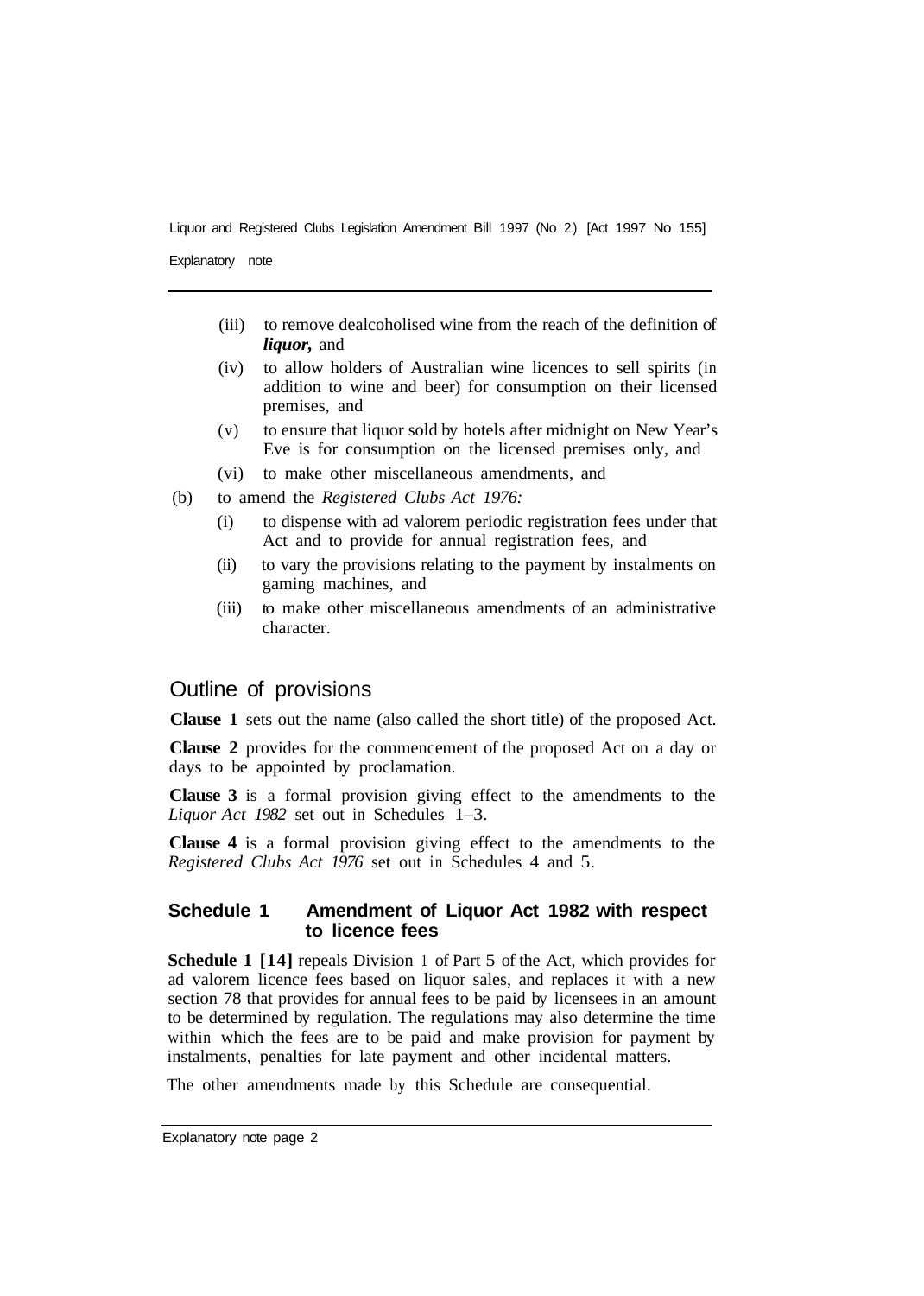Explanatory note

#### **Schedule 2 Amendment of Liquor Act 1982 with respect to on-licences to sell liquor at functions**

**Schedule 2 [l]** amends section 4 of the Act by replacing the definition of *function*. The revised definition removes some examples of functions that are not necessary to be included in the definition and introduces a reference to social functions, which are relevant for the purposes of permanent on-licences (function).

**Schedule 2 [2]** amends section 4 of the Act by inserting a new definition of *on-licence to sell liquor at a function* to specify that it covers permanent and temporary on-licences (function).

**Schedule 2 [3]** amends section 17 of the Act to provide that, in cases where registrars can exercise functions of the Licensing Court, references to the Court extend to such a registrar. Similarly, the section is amended to make it clear that a registrar exercising functions of the Court can impose any conditions the Court could impose.

**Schedule 2 [4]** amends section 18 of the Act to set out the two kinds of on-licences (function). Either kind authorises the sale of liquor at functions approved by the court. A temporary on-licence (function) is limited to at most 3 functions. A permanent on-licence (function) may be extended to cover functions other than those originally approved.

**Schedule 2 [5]** and **[6]** make amendments that are consequential on the amendment made by Schedule 2 [7].

**Schedule 2 [7]** inserts new sections 23AB and 23AC.

Proposed section 23AB sets out various conditions applicable to on-licences (function). These include conditions that liquor can be served only in opened bottles or other opened containers, that a notice relating to the function has to be displayed prominently and that the licensee (or a nominee of the licensee in limited circumstances) must be present at all times during the function.

Proposed section 23AC contains provisions relating to nominees of licensees.

**Schedule 2 [8]** amends section 29 of the Act, which deals with trading hours for licensed premises, to provide that the section does not apply in the case of social functions conducted under a permanent on-licence (function).

**Schedule 2 [9]** repeals section 36 (4) of the Act. It is to be substantially re-enacted as section 37A.

**Schedule 2 [10]** inserts new sections 37A and 37B.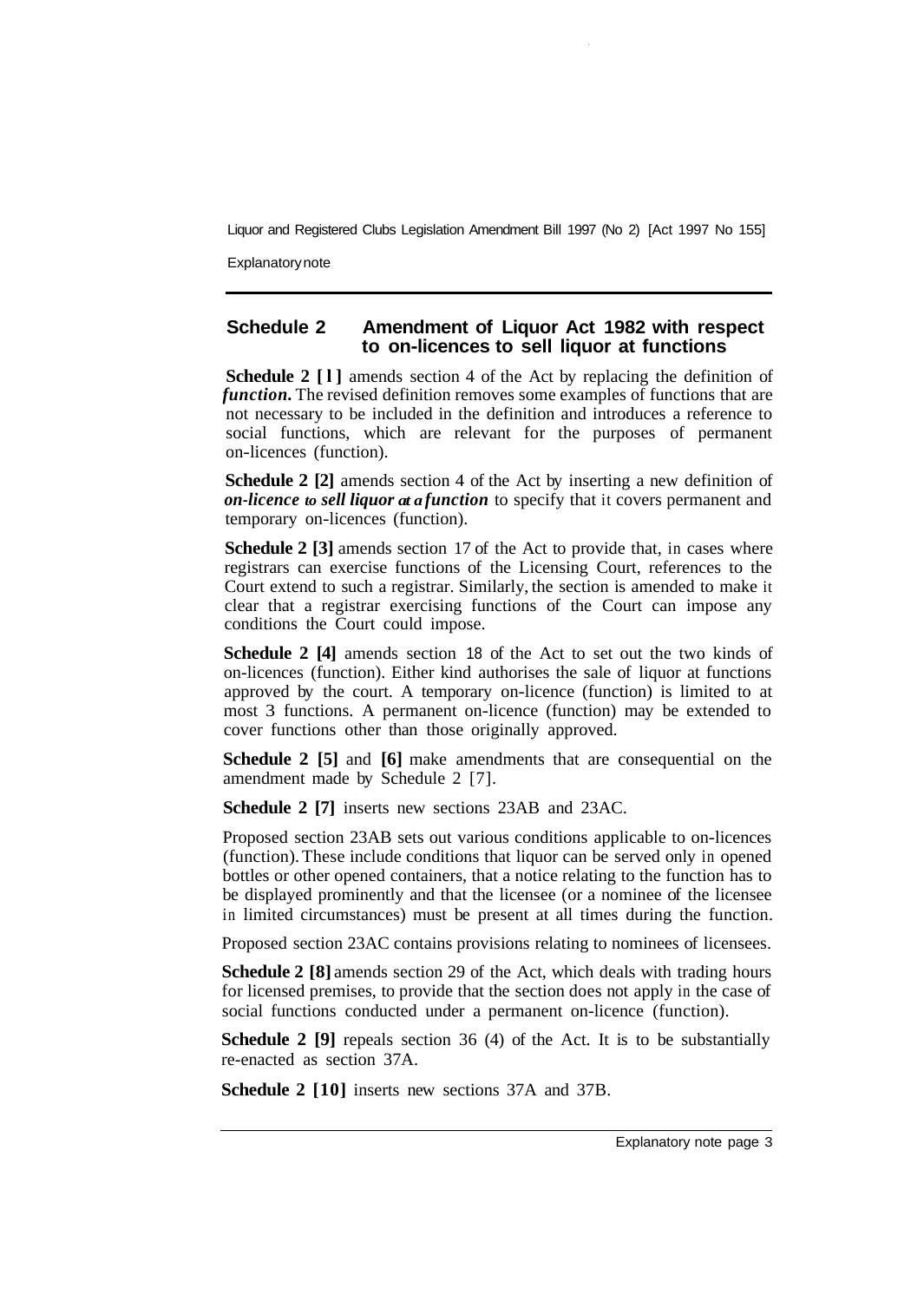Explanatory note

Proposed section 37A provides that an application for an on-licence (function) can only be made on behalf of a non-proprietary association (which is in effect a non-profit organisation) unless it is for a trade fair.

Proposed section 37B deals with applications for on-licences (function) on behalf of such an association, and also for additional functions under a permanent on-licence (function), and imposes restrictions on the nature of the functions that can be conducted and the time within which applications can be made.

**Schedule 2 [11]** repeals and re-enacts section 51 of the Act and inserts sections 51A and 51B.

Proposed section 51 provides that on-licences (function) can only be granted by the Court, but temporary on-licences (function) can also be granted by a registrar of the Court if there has been no objection. Applications for approval to conduct additional functions under a permanent on-licence (function) can be granted by the Court, or by the Principal Registrar if there has been no objection. Various other restrictions on grants are contained in the section.

Proposed section 51A deals with the functions that can be conducted under a permanent on-licence (function). Functions can be classified as general functions and social functions (the latter are restricted as to nature and can only be conducted between noon and 10 pm). Various restrictions are imposed on the conduct of functions.

Proposed section 51B states that the function or functions covered by a temporary on-licence (function) must be specified when the on-licence is granted.

**Schedule 2 [12]** amends section 56 of the Act to provide that the fee for granting a permanent on-licence (function) is \$500.

**Schedule 2 [13]–[21]** contain amendments to various provisions of the Act relating to the investigation and discipline of non-proprietary associations in the context of on-licences (function).

**Schedule 2 [22]** amends section 101 of the Act to make a minor amendment relating to the way an on-licence to sell liquor at a function is described in the provision.

**Schedule 2 [23]** amends section 140 of the Act to allow assertions to be made in evidence to assist in establishing that a person is or was the secretary or an office holder of a non-proprietary association or that a person is or was the holder of an on-licence (function).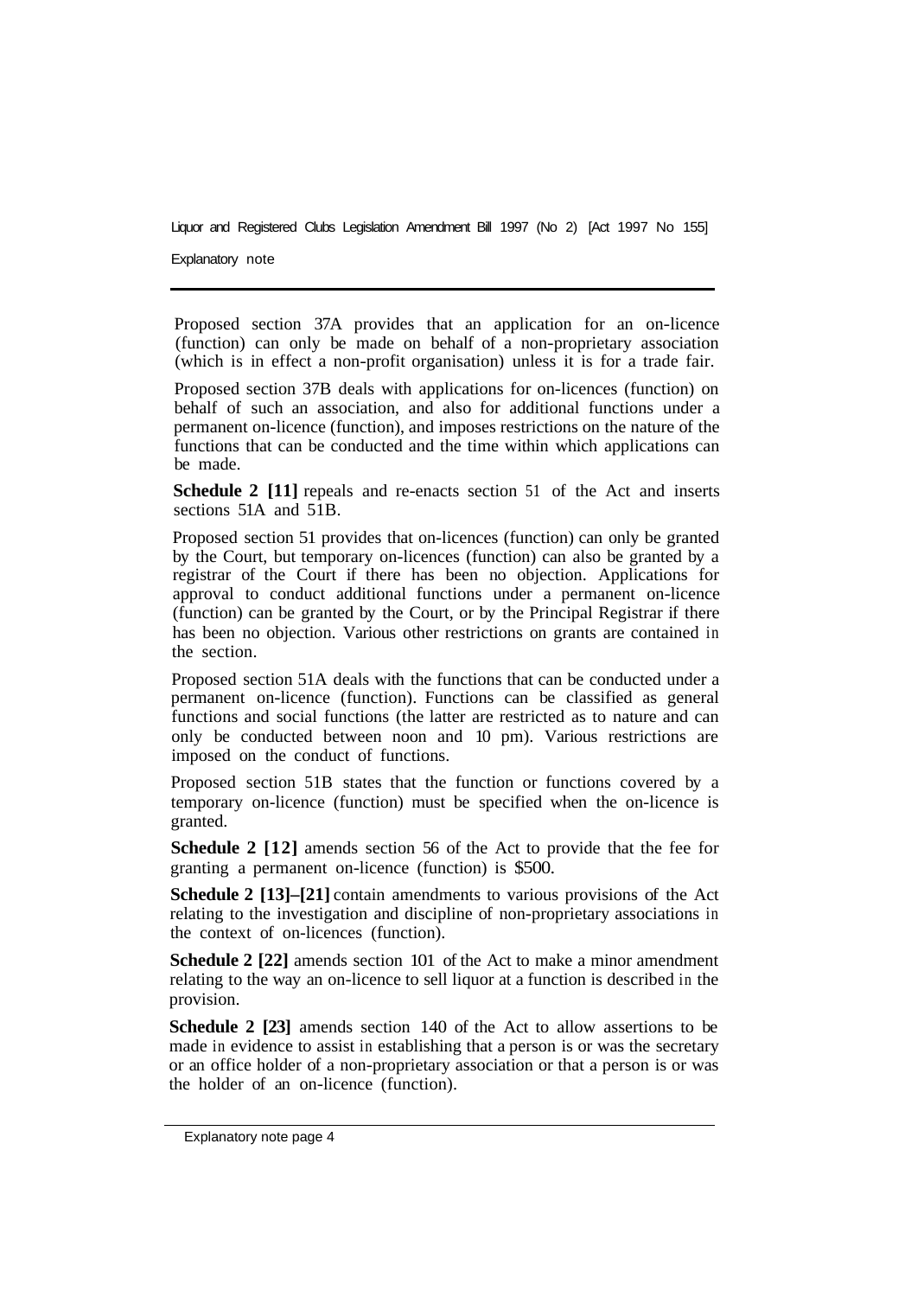Explanatory note

#### **Schedule 3 Miscellaneous amendments of Liquor Act 1982**

**Schedule 3 [1]** amends the definition of *liquor* in section 4 of the Act to remove dealcoholised wine from the reach of the definition.

**Schedule 3 [2]** and **[8]** update references to magistrates by removing the description "stipendiary".

**Schedule 3 [3]** amends section 21A of the Act to allow holders of Australian wine licences to apply for and be granted authority to sell spirits (in addition to wine and beer) for consumption on their licensed premises.

**Schedule 3 [4]** amends section 21A of the Act to provide that if, before the commencement of the amendment, the holder of an Australian wine licence has been granted authority to sell beer, that authority automatically extends to authorise the sale of spirits.

**Schedule 3 [5]** amends section 24 of the Act to make it clear that any sale of liquor by a hotel after midnight on New Year's Eve is limited to the sale of liquor for consumption only on the licensed premises. The Act currently allows hotels to trade up to 2 am on New Year's Day, but the intention is that the extra trading is limited to the sale of liquor for consumption on the premises only (ie take-away sales are prohibited).

**Schedule 3 [6] and [7] amend section 57 of the Act and insert new section** 61A, to provide that the Court is to refuse an application for the removal of a hotelier's licence (or an off-licence to sell liquor by retail) from one set of premises to another, or for the transfer of a licence from one person to another, unless the Court is satisfied that responsible serving practices and standards are in place at the alternative premises (or the premises of the alternative licensee). The same restriction currently applies in respect of applications for licences.

**Schedule 3 [9]** makes a minor amendment to section 67 of the Act by way of statute law revision.

**Schedule 3 [10]** inserts a new section 86NA to enable the Board to reassess licensees' returns in respect of gaming machine duty.

**Schedule 3 [11]** makes a minor amendment to section 101 of the Act by way of statute law revision.

**Schedule 3 [12]** amends section 116A of the Act in respect of a prosecution of a minor for entering into or remaining in a restricted area of a hotel. The amendment provides a defence if the minor is there as a trainee undergoing work training (other than as a trainee in the sale, supply or service of liquor).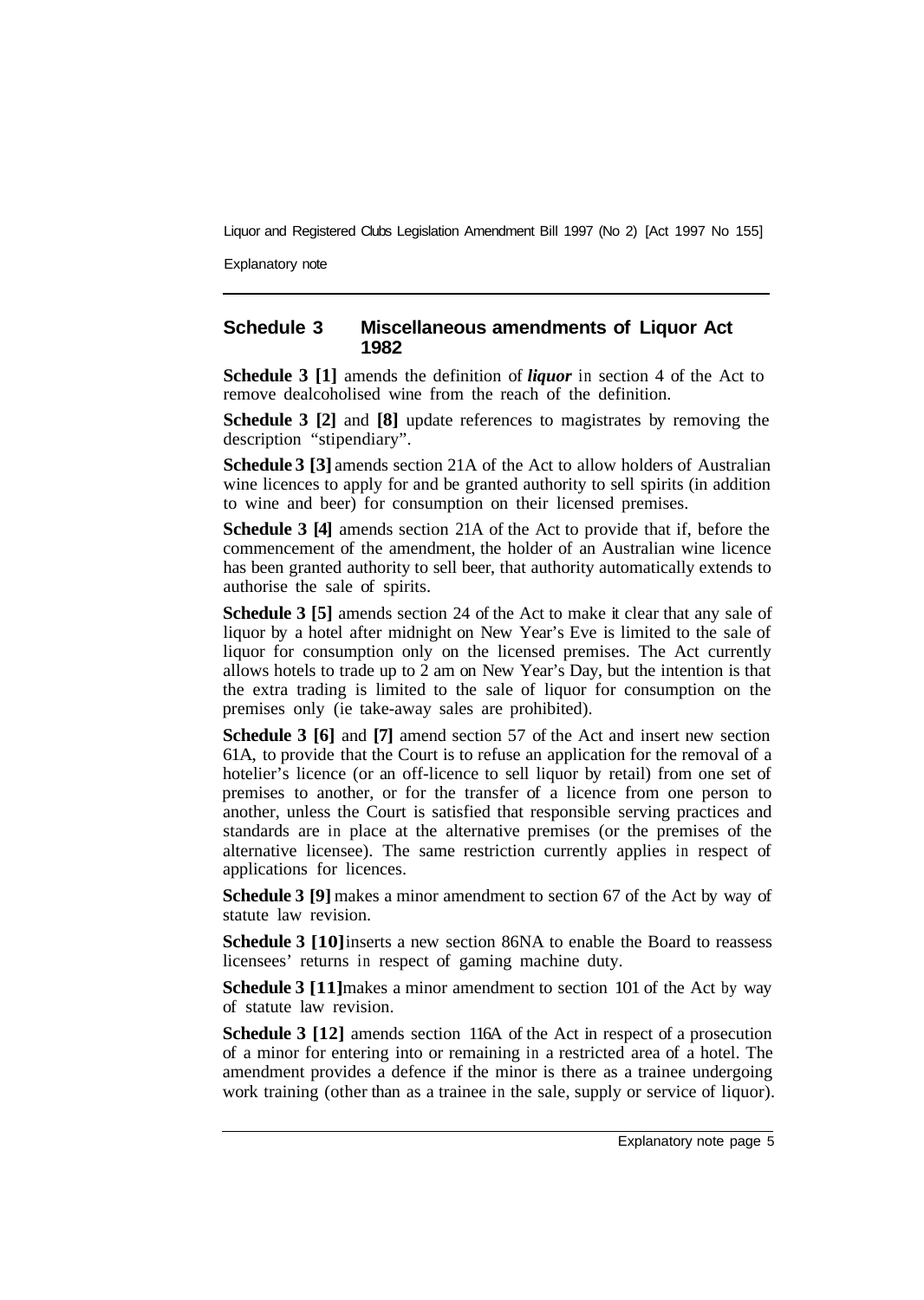**Explanatory note** 

**Schedule 3 [13]** amends section 116B of the Act in respect of a prosecution of a licensee for allowing a minor to enter into or remain in a restricted area of a hotel and similar offences. The amendment provides the same defence as a minor has under the last preceding amendment.

**Schedule 3 [14]** amends section 117C of the Act in respect of a prosecution of a licensee for allowing a minor to use a gaming machine. The amendment provides the licensee with a similar defence to the one now available under section 117D—namely, that the minor is there as a trainee undergoing work training (other than as a trainee in the sale, supply or service of liquor) from the holder of an amusement device technician's licence.

**Schedule 3 [15]** amends section 156 of the Act so as (when read together with section 69 of the *Interpretation Act 1987)* to allow the regulations to adopt, apply or incorporate publications as in force from time to time.

**Schedule 3 [16]** and **[17]** amend Schedule 1 to the Act in respect of transitional matters arising from amendments contained in the proposed Act.

#### **Schedule 4 Amendment of Registered Clubs Act 1976 with respect to licence fees**

**Schedule 4 [5]** repeals section 15 of the Act, which provides for ad valorem registration fees based on liquor sales, and replaces it with a new section 15 that provides for annual fees to be paid by registered clubs in an amount to be determined by regulation. The regulations may also determine the time within which the fees are to be paid and make provision for payment by instalments, penalties for late payment and other incidental matters.

The other amendments made by this Schedule are consequential.

#### **Schedule 5 Miscellaneous amendments of Registered Clubs Act 1976**

**Schedule 5 [1]** amends section 17 of the Act by way of statute law revision.

**Schedule 5 [2]–[4]** and **[8]** amend sections 18, 19, 19A and 33 of the Act to provide that the Court must not grant an application for new club premises, for the removal of club premises to other premises, for the acquisition of additional club premises, or for the approval of a club secretary, unless the Court is satisfied that responsible serving practices and standards are in place at the premises concerned. The same restriction currently applies in respect of applications for certificates of registration for clubs.